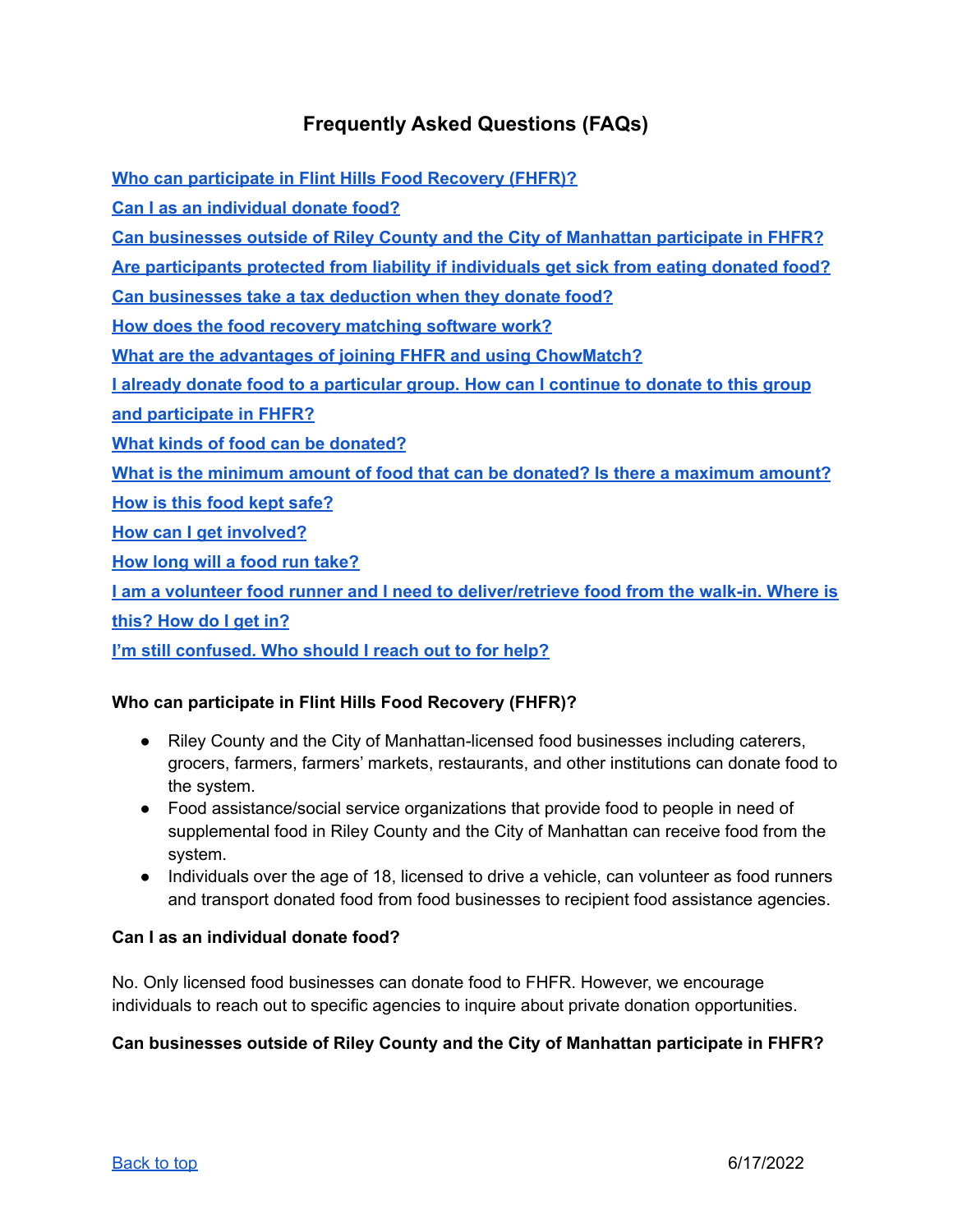No. Only businesses inside Riley County and the City of Manhattan can participate in FHFR. However, we encourage businesses outside of the area to reach out to specific agencies to inquire about private donation opportunities.

## <span id="page-1-0"></span>**Are participants protected from liability if individuals get sick from eating donated food?**

Yes. The Bill Emerson Good [Samaritan](https://www.gpo.gov/fdsys/pkg/PLAW-104publ210/pdf/PLAW-104publ210.pdf) Act, established in 1996, protects businesses that donate food in good faith from being held liable should someone become sick from the food. The only exception to the law is in the case of gross negligence or intentional misconduct.

### <span id="page-1-1"></span>**Can businesses take a tax deduction when they donate food?**

Yes. In 1976, Congress enacted Internal Revenue Code, Section 170e3, as an incentive so that qualified businesses can take an enhanced tax deduction for fit and wholesome food inventory donated to qualified 501(c)3 nonprofit organizations that serve people experiencing poverty and hunger. These businesses can deduct the production costs of the donated food and, as an enhancement, half the difference between the cost and the full fair market value of food donated. *The [America](http://docs.house.gov/billsthisweek/20151214/121515.250_xml.pdf) Gives More Act of 2015* includes permanent tax deductions for all food donor businesses. To access tax information about food donated to FHFR, donors should visit their ChowMatch donor account page.

### <span id="page-1-2"></span>**How does the food recovery matching software work?**

ChowMatch is an automated matching system, accessible through both a web browser and a mobile app. Matches are made in real-time, based on the participants' profiles as donors, recipients, or volunteer food runners. The matching criteria include the type of food, quantity, proximity, timing availability, and transportation capacity. ChowMatch also aggregates metrics so that FHFR network members can receive totals on their food recovery activity, helpful for non-profits reporting to funders and for donors for tax deductions.

### <span id="page-1-3"></span>**What are the advantages of joining FHFR and using ChowMatch?**

- Receive more food and new types of food to supply to community members in need by matching with new donors through the web-based app.
- Automate the matching process, reducing the time and labor spent on this task.
- Easily accessible tax donation information.
- Enhance your organization's capacity to pick up donated food with FHFR volunteer food runners.
- Contribute to decreasing the amount of food that is wasted.
- Increase your organization's visibility by being part of FHFR as the county's designated food recovery system and receiving FHFR recognition.
- Receive support and learn from your peers as part of a county-wide food recovery system.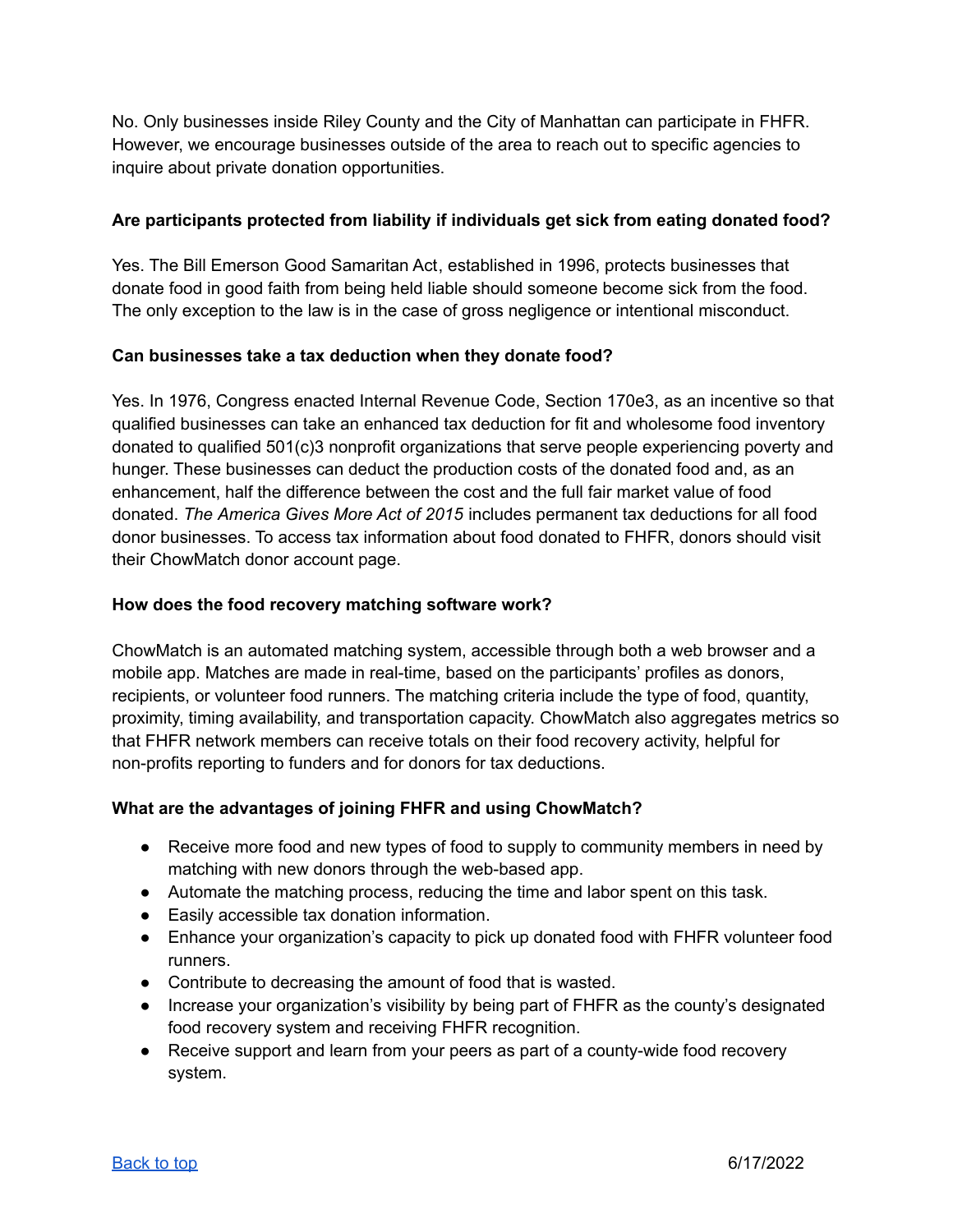## <span id="page-2-0"></span>**I already donate food to a particular group. How can I continue to donate to this group and participate in FHFR?**

Donors can identify specific recipient groups to receive food donations while posting a donation to ChowMatch. Donors can indicate a recipient group by clicking "Select Recipient" under the *Additional Options* tab on the *Schedule Food Run* page. This option will override recipient group profile settings and a donation will be scheduled even if it does not match the preferences listed in a recipient site's profile. Donors can indicate preferred recipient sites by clicking "Select Recipient Options" on page two of *Schedule Food Runs*. Enter the preferred recipient site into "Add a New Recipient Relationship." Creating relationships will match a donation to the preferred recipient site if the recipient's profile matches the donation.

### <span id="page-2-1"></span>**What kinds of food can be donated?**

Dairy products, raw or cooked meats, fresh produce, dry goods, prepared foods, and bakery foods may be donated. Food must be donated by a licensed food establishment, handled in a food-safe manner, and must be of acceptable quality within its expiration date.

### <span id="page-2-2"></span>**What is the minimum amount of food that can be donated? Is there a maximum amount?**

Minimum donations must weigh 10 pounds, or be equal to 1 tray, or 1 pan. There is no system maximum to the amount of food that can be donated but individual recipient sites may have a maximum amount they can receive. If a large donation is unable to be matched, consider dividing the donation into two or more separate, smaller donations.

### <span id="page-2-3"></span>**How is this food kept safe?**

All donated food comes from a licensed food establishment and is subject to local and statewide food safety requirements. Donated food is packaged in a manner to protect it from external contamination. Volunteer food runners must complete food safety training before their first run.

### <span id="page-2-4"></span>**How can I get involved?**

Groups or individuals can get involved by completing a profile on chowmatch.com. From this platform, users can select how they would like to be involved (donating food, receiving food, or transporting food). Users can create multiple profiles if they wish to serve in multiple functions.

### <span id="page-2-5"></span>**How long will a food run take?**

Timing will vary based on the size of the donation and the distance between donor and recipient sites. Most food runs will take between 30-60 minutes to complete.